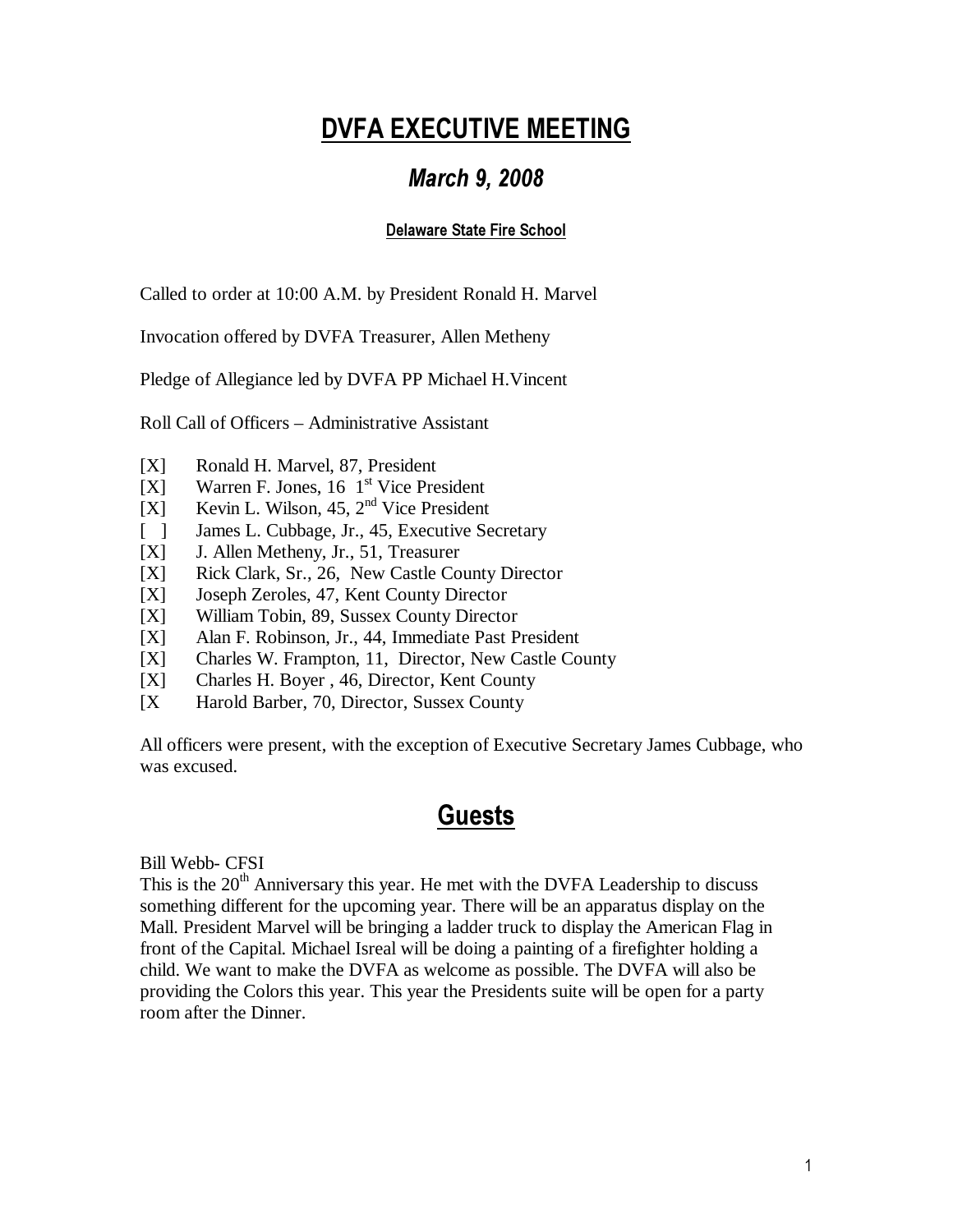Carolyn Courtney- Dover Civic Center Association.

Discussed the need for the civic center in Kent county and talked about how it would benefit the DVFA for conference week. They are trying to build it right next to Sam's Club. This building would seat 9,000 and would also be used for Ice hockey, indoor basketball. It would be 30,000 square feet. Please call your elected officials and lets try and get this done for DE!

## Report of Officers

### **President Marvel**

Members of the DVFA,

These months have been a very busy year for me and my family. The fire service has gotten a tremendous amount of my time. The learning curve is one of great patience and understanding. I hope that all the members feel that I have giver fair judgment and treatment to all situations.

I have enjoyed being the president of the DVFA and hope the next few months are as fruitful as the last few.

Since our last meeting I have attended all the functions requested of me by this association. I have traveled over 2,600 ground miles and attended over 25 events. If anyone has any questions or Concerns, feel free to contact me.

Sorry the Legislative priorities did not get finalized, before meeting with the governor. However the items were discussed, however there isn't any money anyway.

The priorities are as followed.

*Grant In Aide Request an increase in funding of a minimum of 1-3% over last years appropriation* 

*Revolving Loan Program Provides an additional \$2,000,000 funding for the fourth year of this successful program which has only been funded once* 

*BLS Supplemental Funding Provide critical funding to support the increased requirements of the member companies in complying with HB #332* 

*Cancer Presumption Legislation Passage of HB #166, a Fire Fighter Cancer Presumption Law which will protect firefighters from occupational diseases* 

*Increase in Mutual Relief Benefits Passage of HB #192, which allows an increase in weekly and death benefits that the DVFA & LADVFA Mutual Relief Assoc., may pay*

*Scholarship Program Implementation and funding of a scholarship program for our members to assist with recruitment and retention*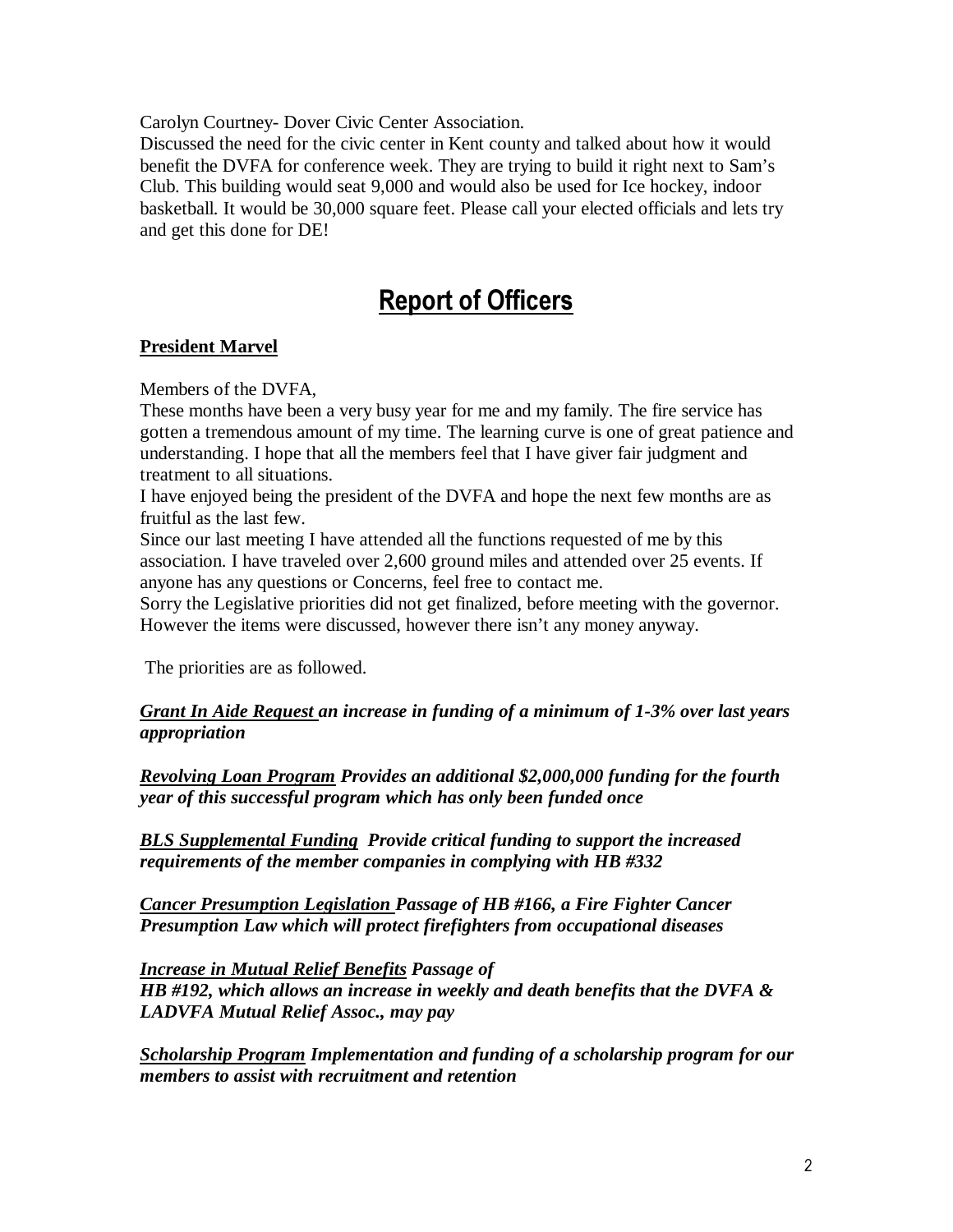President Marvel also discussed how he would like to see a great turnout at the CFSI dinner. All county Presidents will be notifying and reminding companies to fill out registration. Please help support this function as they are always helping us.

Fraternally Ronald H. Marvel

## **First Vice President Jones**

1<sup>st</sup> Vice president Jones appointed the new Life Safety Committee. Guy Hudson, 90 Chairman Ron Marvel, 87 Co - Chair Joseph Mullin, 18 NCCVFA Randall Lee, 81 SCVFA Patricia Carnavale, 2-21 Frank Beebe, 49 Shiela Scotten, 45 Charles Boyer, 46 Paul Eichler, 46 Robert Yerkes, 52 Dottie Barber, 70 Dave Snell, 53 Anthony Carnavale, 2-21 Dave Voss, 4-24 Ann Marie Kyrstopolski, 14 Mike Lowe, DSFS

Legislative Night will be held May  $6<sup>th</sup>$  on the green at Legislative Hall under a tent. Thanked everyone who attended the Presidents and Chiefs meeting, and will be a follow up meeting.

| Date | Event                                                    | Hours | <b>Miles</b> |
|------|----------------------------------------------------------|-------|--------------|
|      | 12/9/2007 DVFA Executive Meeting, Dover                  |       | 98           |
|      | 12/11/2007 CFSI Christmas Party, Washington, D. C        | 8     | 242          |
|      | 12/13/2007 NCCVFA Meeting, Townsend                      |       | 130          |
|      | 12/15/2007 Clayton Installation Dinner                   | 7     | 115          |
|      | 12/20/2007 SCFCA Meeting, Redden Forrest                 | 6     | 44           |
|      | 1/2/2008 Rehoboth Meeting                                | 3     | 20           |
|      | 1/3/2008 Carisle Fire Company Install Officers           | 4     | 50           |
|      | 1/5/2007 Delaware City Fire Company Banquet              |       | 163          |
|      | 1/6/2007 NCC Chiefs and Presidents Meeting, Townsend     | 6     | 130          |
|      | 1/6/2007 Rehoboth Fire Company Install Officers          | 2     | 20           |
|      | 1/7/2007 Elsmere Fire Company Meeting & Install Officers | 6     | 184          |
|      | 1/8/2008 DVFA Legislative Night Meeting, Dover           | 6     | 94           |
|      | 1/9/2008 Rehoboth Long Range Planning                    | 3     | 20           |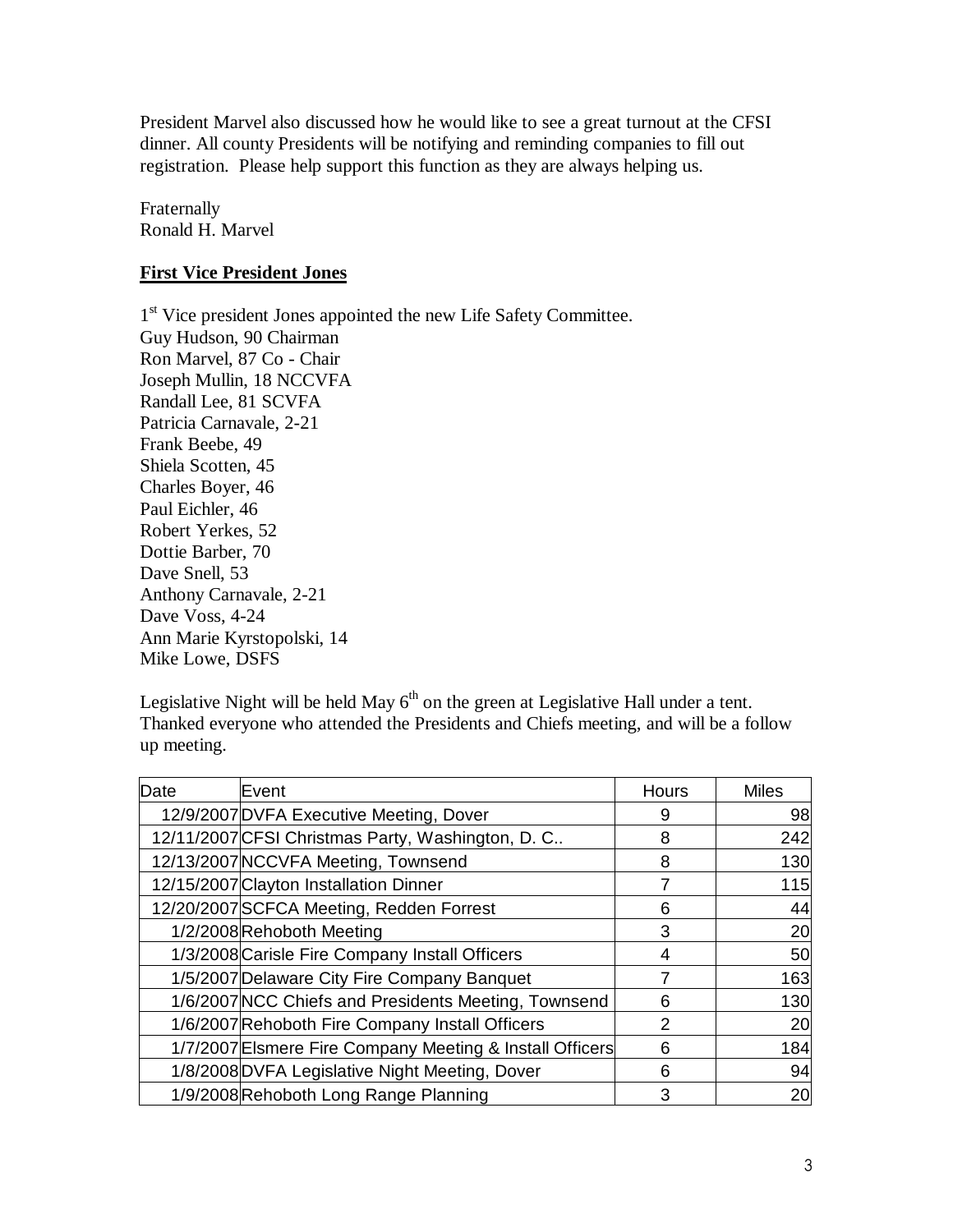| 1/10/2008 NCCVFA Meeting, Minquas                        | 7              | 178  |
|----------------------------------------------------------|----------------|------|
| 1/12/2008 Townsend Fire Company Banquet                  | 8              | 130  |
| 1/13/2008 Rehoboth Long Range Planning                   | 3              | 20   |
| 1/16/2008 KCVFA Meeting, Harrington                      | 6              | 70   |
| 1/19/2008 Lewes Fire Company Banquet, Rehoboth           | 5              | 20   |
| 1/22/2008 SCFVA Meeting, Lewes                           | 5              | 19   |
| 1/23/2008 Rehoboth Long Range Planning                   | 3              | 20   |
| 1/24/2008 DSFCA Meeting, Middletown                      | $\overline{7}$ | 140  |
| 1/27/2008 State Leadership Meeting, Dover                | 10             | 98   |
| 1/29/2008 DVFA Web Page Committee Meeting, Dover         | 6              | 98   |
| 2/2/2008 Rehoboth Beach Fire Company Banquet             | 4              | 20   |
| 2/4/2008 Elsmere Fire Company Meeting                    | 6              | 184  |
| 2/6/2008 Rehoboth Beach Fire Company Meeting             | 4              | 20   |
| 2/9/2008 Memorial Fire Company Banquet, Install Officers | 4              | 48   |
| 2/14/2008 NCCVFA Meeting, Odessa                         | 6              | 136  |
| 2/16/2008 Camden Wyoming Banquet                         | 6              | 84   |
| 2/25/2008 DVFA Officers Meeting, Clayton                 | 6              | 115  |
| 2/26/2008 SCVFA Meeting, Selbyville                      | 5              | 50   |
| 3/4/2008 Meeting with Governor Minner, Dover             | 3              | 92   |
| 3/5/2008 Reboboth Meeting                                | 4              | 20   |
|                                                          |                |      |
| 34 Totals                                                | 183            | 2872 |

 Respectfully Submitted by Warren F. Jones

### **Second Vice President Wilson**

#### WMD

Director Turner has advised that the Federal Homeland Security Funding for the next fiscal year may only be 3.5 million dollars for the entire state.

### Survey

The employee committee met February 27, 2008 and it was decided to develop a new survey that will be taken to the companies directly by the committee members for updated information. The committee will also be working with the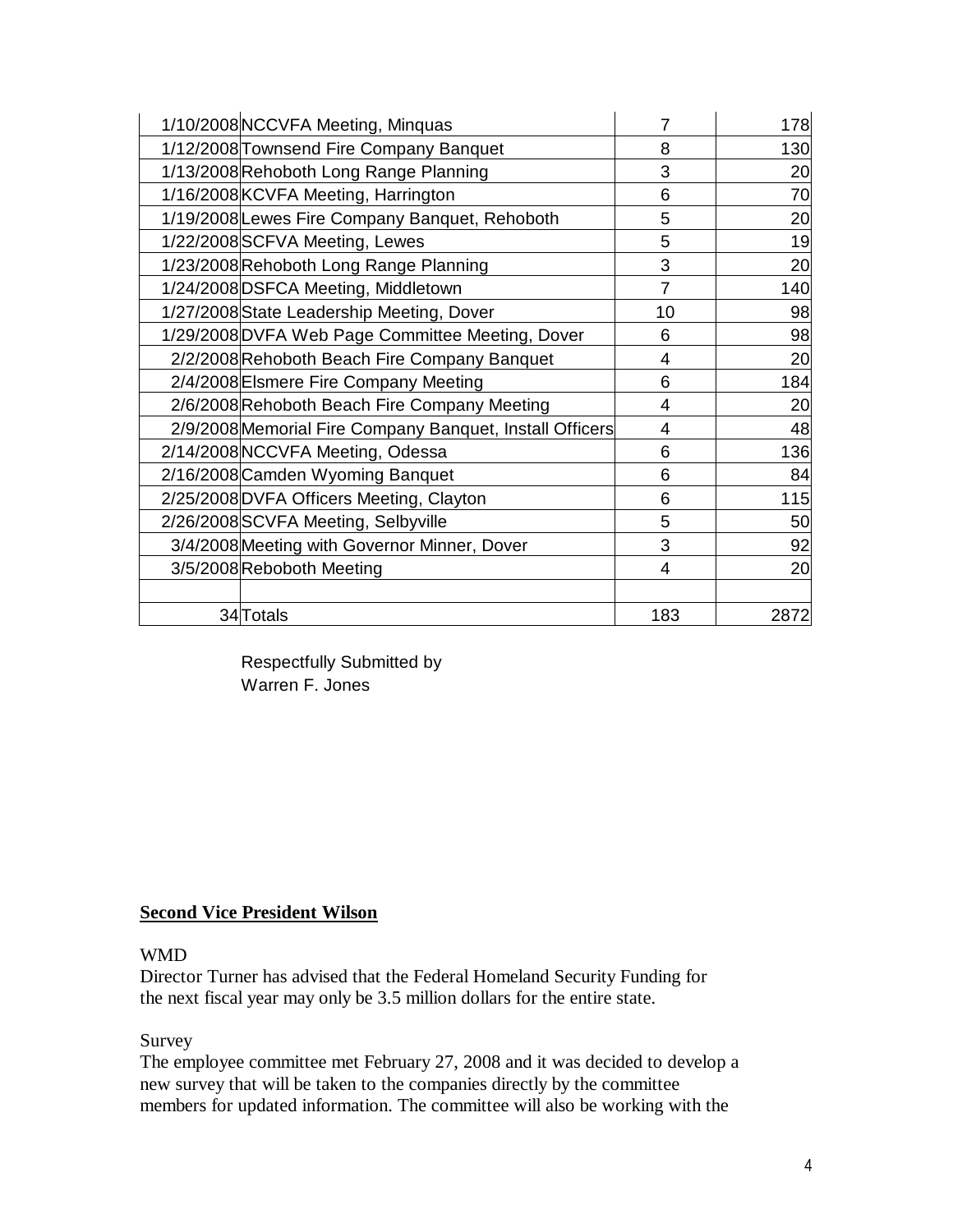state labor board and state personnel to assist in working with company issues and related information.

| <b>Date</b>       | Event                   | Location    | Time           | Miles       |
|-------------------|-------------------------|-------------|----------------|-------------|
|                   |                         |             |                |             |
| December 9, 2008  | <b>DVFA Exe Meeting</b> | <b>DSFS</b> | 3              | 20          |
| December 15, 2008 | <b>NCC</b> Meeting      | Sta. 26     | $\overline{2}$ | 15          |
| January 10, 2008  | <b>NCC</b> Meeting      | Sta. 23     | 3              | 70          |
| January 16, 2008  | Kent Cty Mt.            | Sta. 50     | 3              | 50          |
| January 22, 2008  | Sussex Cty Mt.          | Sta.82      | $\overline{4}$ | 120         |
| January 24, 2008  | State Chief's           | Sta. 27     | 3              | 40          |
| January 27, 2008  | Leadership Mt.          | Dover       | 9              | 20          |
| February 9, 2008  | <b>B</b> anquet         | Sta. 17     | 3              | 80          |
| February 13, 2008 | <b>JFC</b> Hearing      | Leg Hall    | 1              | 20          |
| February 14, 2008 | NCC Mt.                 | Sta. 24     | 2.5            | 30          |
| February 16, 2008 | <b>B</b> anquet         | Sta. 47     | 3              | 80          |
| February 18, 2008 | Conf Mt.                | Sheraton    | $\overline{2}$ | 20          |
| February 19, 2008 | HB 251 Mt.              | Sheraton    | 1.5            | 20          |
| February 20, 2008 | Kent Cty Mt.            | Sta. 51     | $\overline{2}$ | 20          |
| February 23, 2008 | Kent Cty Ladies         | Sta. 48     | $\mathfrak{Z}$ | 65          |
| February 25, 2008 | DVFA Off Mt.            | Sta. 45     | 3              | $5^{\circ}$ |
| February 26, 2008 | <b>DVFA</b> Grant Sem   | <b>DSFS</b> | 1.5            | 20          |
| February 27, 2008 | <b>Employment Comm</b>  | Sta. 45     | $\overline{2}$ | 5           |
| February 28, 2008 | <b>Elections Comm</b>   | Sta. 45     | $\overline{2}$ | 5           |
| 19 Events         |                         |             | 54.5           | 705         |

Please accept this as my officer's report for the period December 1, 2007 to March 1, 2008.

Respectfully Submitted

Kevin L. Wilson

### **Treasurer Metheny**

Fellow Officers, Delegates, Alternates, Members, and Guests It gives me great pleasure to present the attached Treasurer's report for the period December 7, 2007 through March 7, 2008. This report includes both the DVFA Operations and the Conference Accounts.

On March 3, 2008 I transferred \$1,240,750.02 to the Northern Trust Company for out Calendar year 2007DVFA Pension Program. This consisted of \$1,043,590.02 for the Employer's share of the program, \$148,200.00 to cover 2,470 fire company members and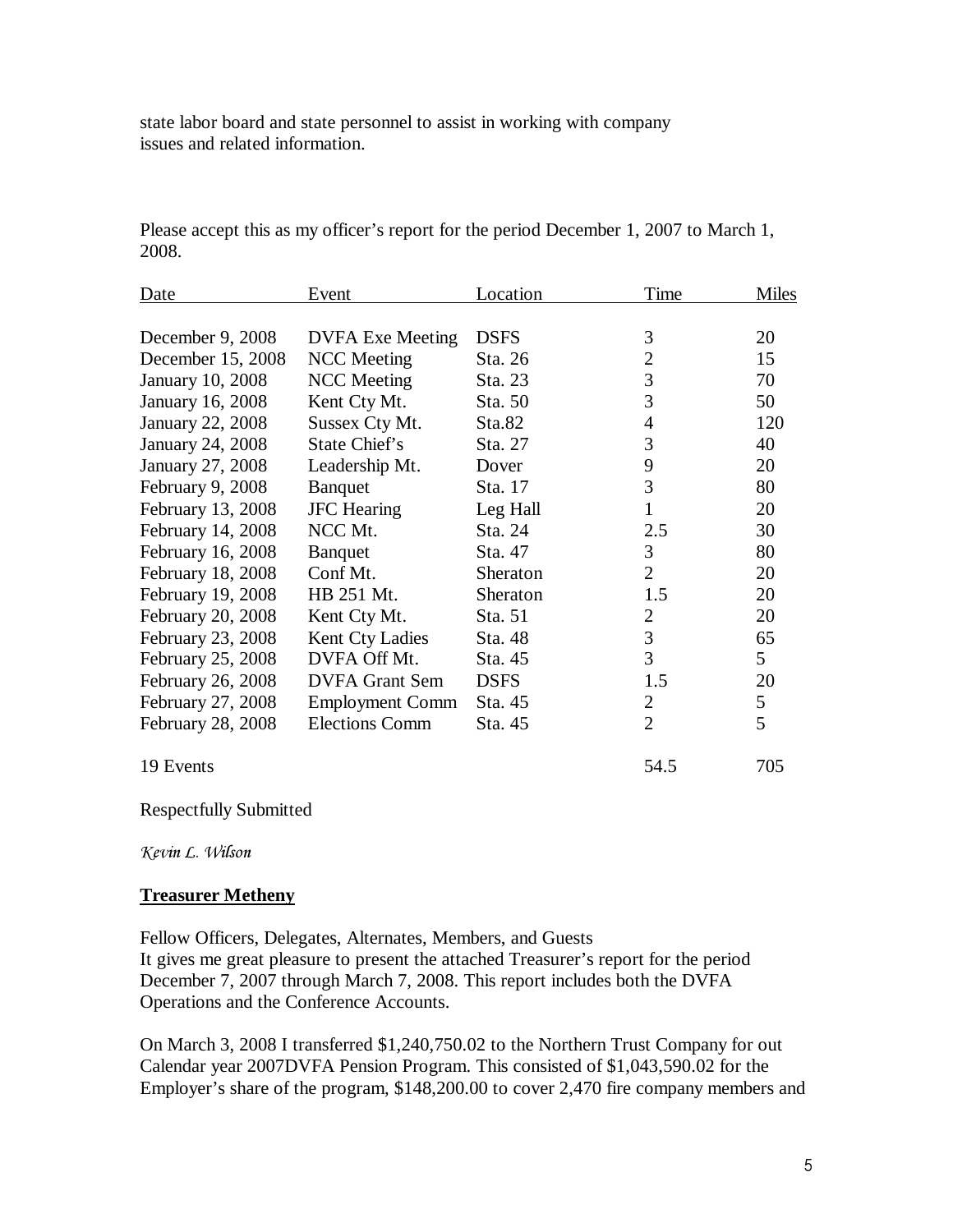\$48,960.00 to cover 816 ladies auxiliary members. This year, all companies did meet the filing deadline. As I reported last year, we again had only a few members enrolled in the Pension Program. The number of men and ladies both decreased this year.

I have also closed the books for Conference 2007. We took in \$ 233,202 and expended \$238,595 leaving a net loss of \$5,393.

If anyone has any questions, please seem me.

J. Allen Metheny, Sr. Treasurer.

Executive Secretary Cubbage has prepared and carried out the required duties and functions of the office since the last Executive Committee Meeting.

### Committee Reports

DVFA Public Relations- Dave Bonar

We are pleased to present the public relations report for the first quarter of 2008.

The past three months have been particularly challenging and somewhat sad for us as public servants.

Some 450 newspapers articles have been published regarding fire service, ambulance serviced and the incidents you all respond to. Numerous injuries and significant property damage took place due to fires, crashes and other emergency occurrences. In January, you'll recall we suffered a significant incident when a privately owned vehicle slammed into one of our ambulances in Sussex County, killing the driver of the SUV and injuring those in the ambulance.

Reviewed the door hangers and copy for Wake Up Delaware Campaign, which got underway in earnest on Friday. Great Job by Tom Mitten on the Radio.

Worked with Jim Cubbage to reschedule out Legislative Liaison gathering. Make a not of the Date May  $6<sup>th</sup>$  at 6:00 pm ON legislative Mall. We though that date would be fine, even though it conflicts with a fundraiser for one of our senators.

Had personal telephone conversation with various elected and appointed State Officials about how the DVFA wished to proceed with any news releases planned that might reflect on the DVFA

1. Advisory to State Fire Marshal –Grover P. Ingle

Need planning Money, looking to expand office as facility is getting to be too small. Approx 2 years worth of planning. 2 Fire deaths for year to date. Residential sprinklers still moving forward positively.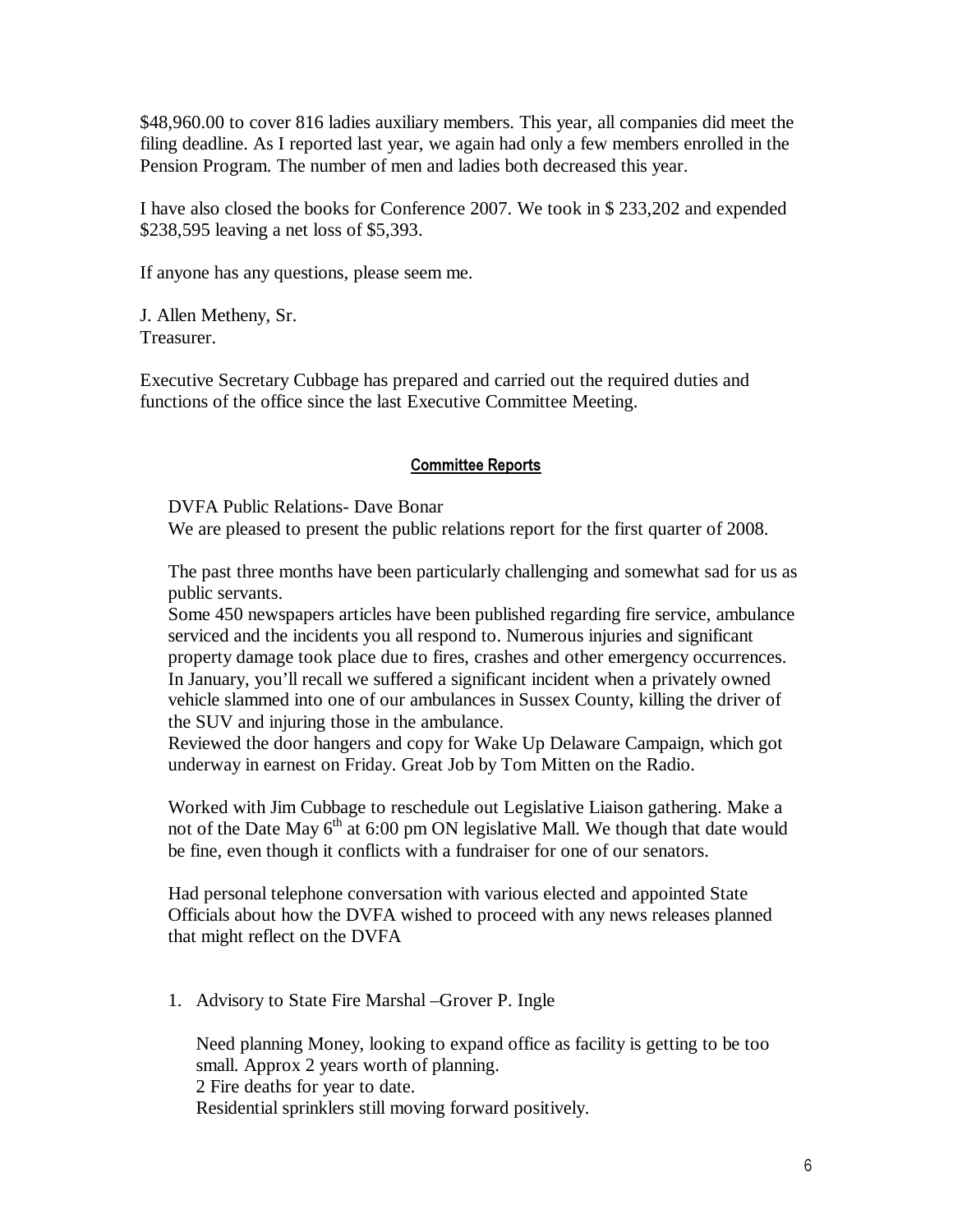Still one position to fill, deputy Fire Marshal.

- 2. Advisory to DSFS –Robert P. Newman
	- Repairs completed on the flammable liquids pad
	- Highway visibility standards- Nov 24, 2008- vests- memo sent to Chiefs
	- Currently 15 new DSFS instructors coming on board
	- Video Conferencing equipment- Status(1.5 Million) (Current Server \$10,000)
	- Fire Chiefs and Instructors Seminars A. Survey sent to Chiefs on standards
	- Status of Budget
		- A. Approve to have new instructors added
		- B. Instructor budget close- will not affect classes
		- C. Advised to plan for a 3% reduction for FY09
	- Planning monies for Sussex division- Will need assistance.
- 3. Archives Charles Emerson

Need pictures for Archives. Nomination for hall of fame is now open, until June 6 th. Hall of fame plaque is full and in need of a new one. Will bring up for a motion at the June Committee meeting. Smoke eaters display will be open in June and close in Sept, At the Delaware History Museum in Wilmington. Three times more space as the exhibit in Dover.

4. Constitution & By Laws – Lou Amabili Suggested Amendment: Article II, Section I,c. Article II: Officers Section 1. Officers, Terms, and Description: c. The board of Directors, of this incorporated Association, shall be President, First Vice President, Second Vice President, Executive Secretary, Treasurer, the Presidents of the three County Fire Service Associations, three Directors (one from Each County) and the immediate past President of the Association. UPON COMPLETION OF THE ONE YEAR TERM AS STATE FIRE PREVENTION COMMISSIONER. (capitalized words are the proposed additions to the By-Laws.)

Intent:

- To allow the immediate DVFA Past President to devote more time during the first year to the Fire Commission duties and then serve as DVFA Director during the second year.
- It will bring the experiences of the one-year term as Fire Commissioner to the DVFA Board of Directors.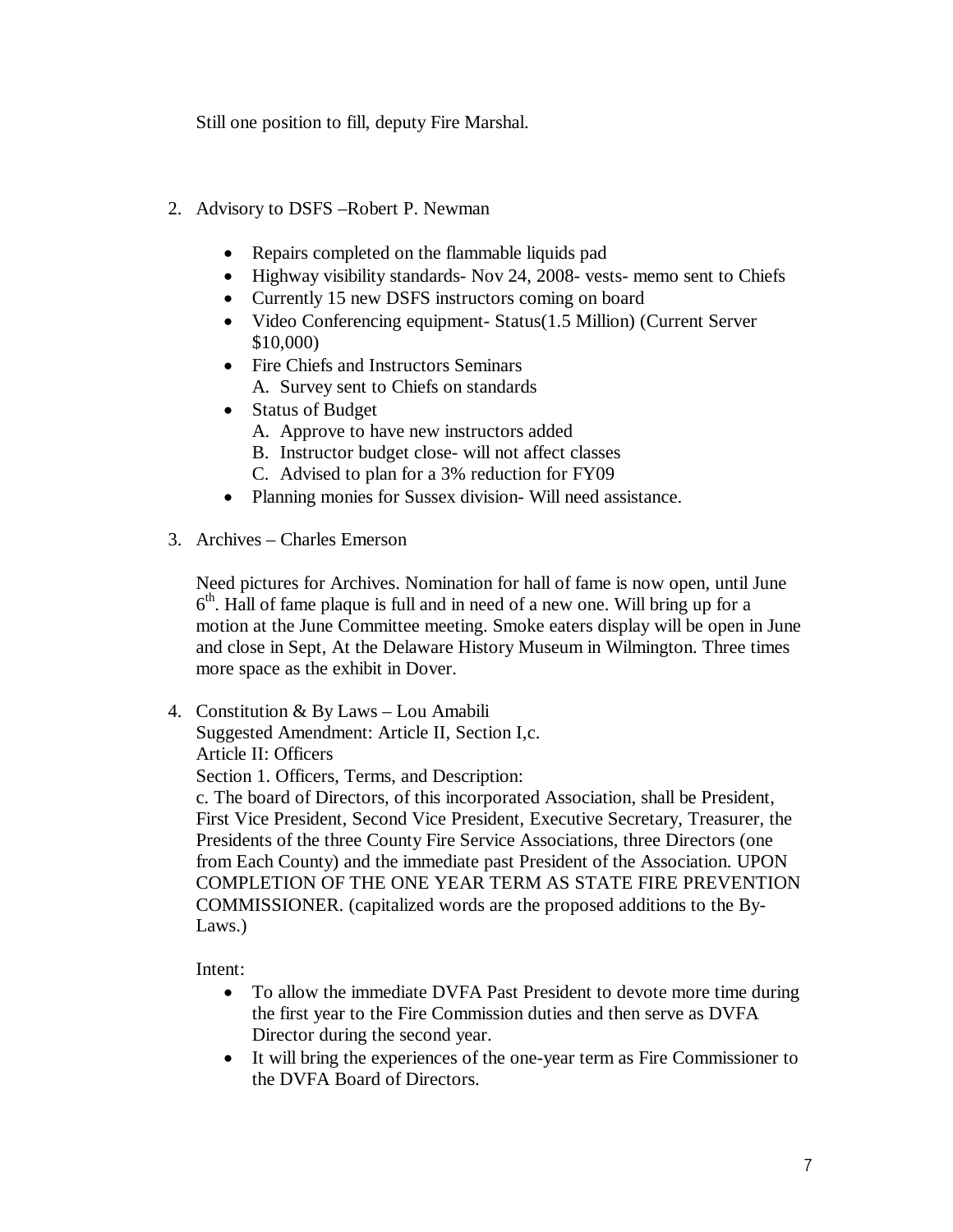• It will eliminate and perception of conflict of interest that may exist when serving both as Fire Commissioner and DVFA Board Member.

Action Required: Amend the by-laws at the June Executive meeting for implementation at the September Conference.

- 5. Critical Incident Stress Lynn Truitt
	- Still in need of Kent County Team Coordinator
	- New Castle and Sussex County teams are covering CISM in Kent
	- Spring Training held, New Castle School site on March 8, 2008- Current best practices in Critical Incident Stress Management.
	- Fall CISM Training, Conference 2008 Sept 8,9 Dr. Durrell Tuberville.
- 6. DVFA Conference– Elmer Steele
	- Moving forward
	- All forms will be finalized and available on the DVFA Website May1st. And will be DUE AUGUST 8<sup>TH</sup> 2008. NO LATE FORMS WILL BE ACCEPTED PERIOD!.
	- 16 Free seminars this year. Need attendance!
	- HOTS will be Thurs and Friday of conference
	- Packet stuffing will be Monday  $8<sup>th</sup>$  at 6:00 pm
- 7. FEMA Grant (Wake up De) Tom Mitten
- In attendance: Chmn. T. Mitten, Co-Chmn. J. Dennison, W. Jones, C. Stevenson, Mbrs. P. Carnevale, W. Hudson, P. Ingle, K. O'Malley, T. Riley, A. Robinson, DVFA PR Rep. D. Bonar.
- Reviewed just-completed spring 2008 WUD event (3/8/08) and agreed that inclement weather played a role in lower attendance statewide. However, it is still estimated around 2,500 detectors were handed out on that day. Paid advertising was also less this time, due to budget considerations as we near the end of the current grant funding. "Free" advertising, through news releases and media interviews did help bring folks out. Inventory was adequate but virtually all was distributed.
- Crossed milestone with 85,000 detectors and 52,000 batteries dispensed among state's fire companies since beginning of WUD campaign in 2002.
- Discussion regarding idea of moving to a single day each year, vs. two, for statewide firehouse distribution event…that being the Saturday of the weekend when clocks change in fall. Several reasons were explored including budgets for promotion, staffing, affectivity of one day vs. two, particularly since clock change now has created 4-month vs. 8-month time spans for changes to/from Daylight Saving Time, and other reasons. Fire Companies would be encouraged to conduct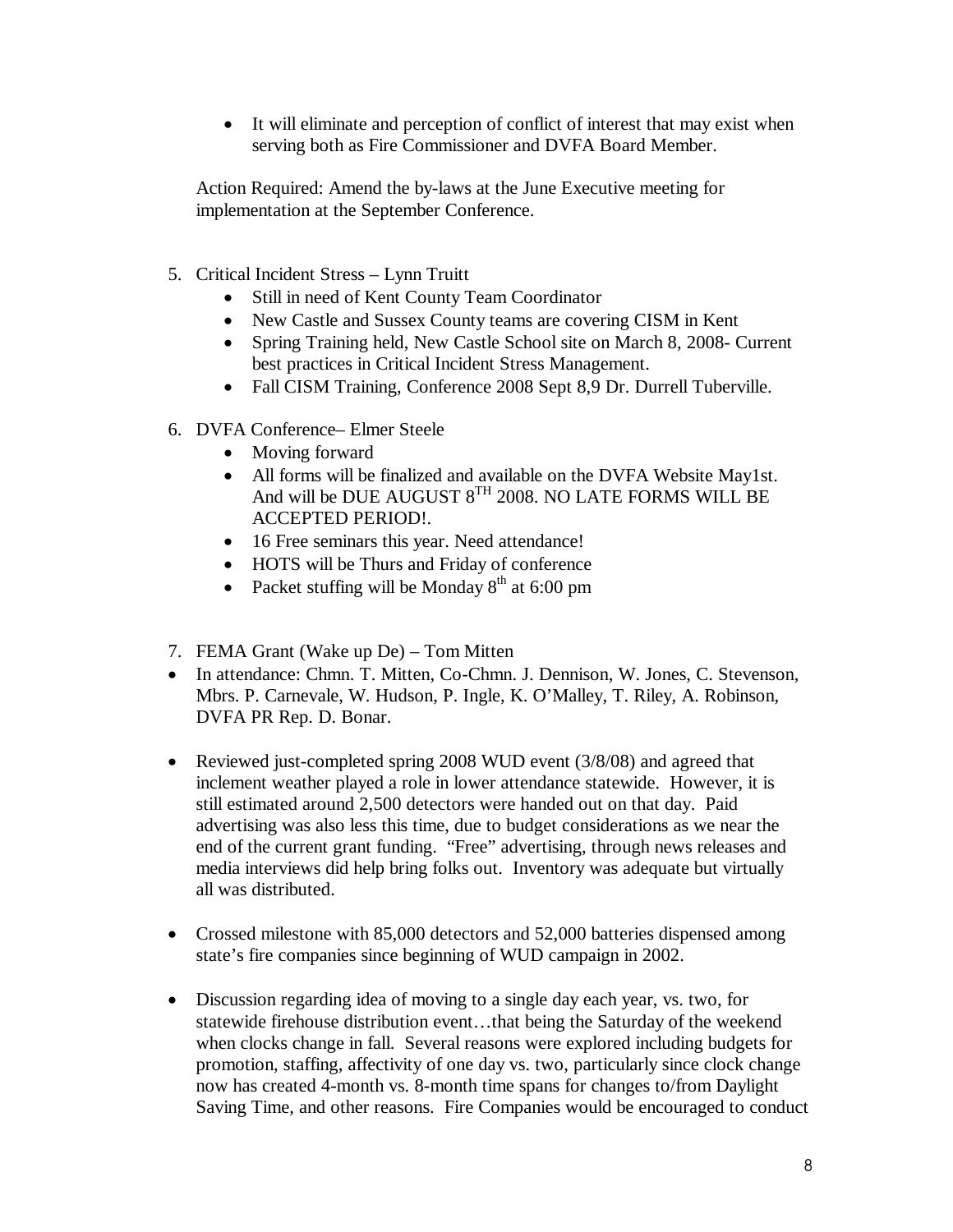district-level events throughout the year, as well as having detectors and batteries to give out all year long. Consensus was to recommend to DVFA that a single WUD day be established, as of fall 2008, tied to clock change.

- Along similar lines, discussion continued from previous meetings regarding thought of consolidating WUD committee within Life Safety committee, restructuring that committee to contain several sub-committees, all addressing life safety issues for Delawareans. Life Safety committee agrees that this is a worthwhile pursuit and WUD committee voted to present this to DVFA as recommended action.
- WUD door hanger/coupon has been redesigned to include space to overlay Fire Company ID information (via hand stamping by fire companies), as well as Spanish translation for two-sided printing of hangers going forward. Design was approved but we are asking that the size be reduced to enable mailing of hanger in a #10 business envelope, to allow inclusion in Fire Company fund drive mailings, etc. Next grant cycle has money to have hangers printed and appropriate stamps purchased for all Delaware Fire Companies/Departments.
- Carbon Monoxide detector pilot program is underway with two models in place: Fire Companies that perform installations of standard smoke detectors can receive free CO detectors to take to households and provide as a "bonus" to those residents. Also, working with NCCo libraries to schedule community presentations regarding CO detectors and attendees receive a free CO detector for coming to presentations (one per household). PowerPoint presentation is being developed for this initiative. Fire Companies with libraries in their districts are being encouraged to take part in presentations as part of this pilot program.
- Recordable "voice" smoke detectors that target teen/pre-teen children have been available for several years. However these are rather expensive, about \$40 each at retail. DE Rep. Short inquired about having fire companies explore incorporating these into its existing program. Committee has explored these in the past and is concerned that they could be difficult to get grant funding for (audience is limited) and could dilute the existing program to some degree. We are still trying to get every household to have at least one standard detector, in accordance with state law. Recommendation was made through Fire Prevention Commissioner Alan Robinson that the Commission explore this avenue and encourage Rep. Short to find funds in state government to create whatever program they wish to develop. WUD will encourage DVFA to support this path forward for these detectors.
- Discussion continued from previous meeting regarding partnering with Life Safety committee and Risk Watch DE to conduct Fire Prevention program workshop(s) for fire service personnel statewide. General topics would include programs in place, delivery of these, updates/revisions to consider, funding, getting schools to buy-in and similar subjects. Concerted effort is underway to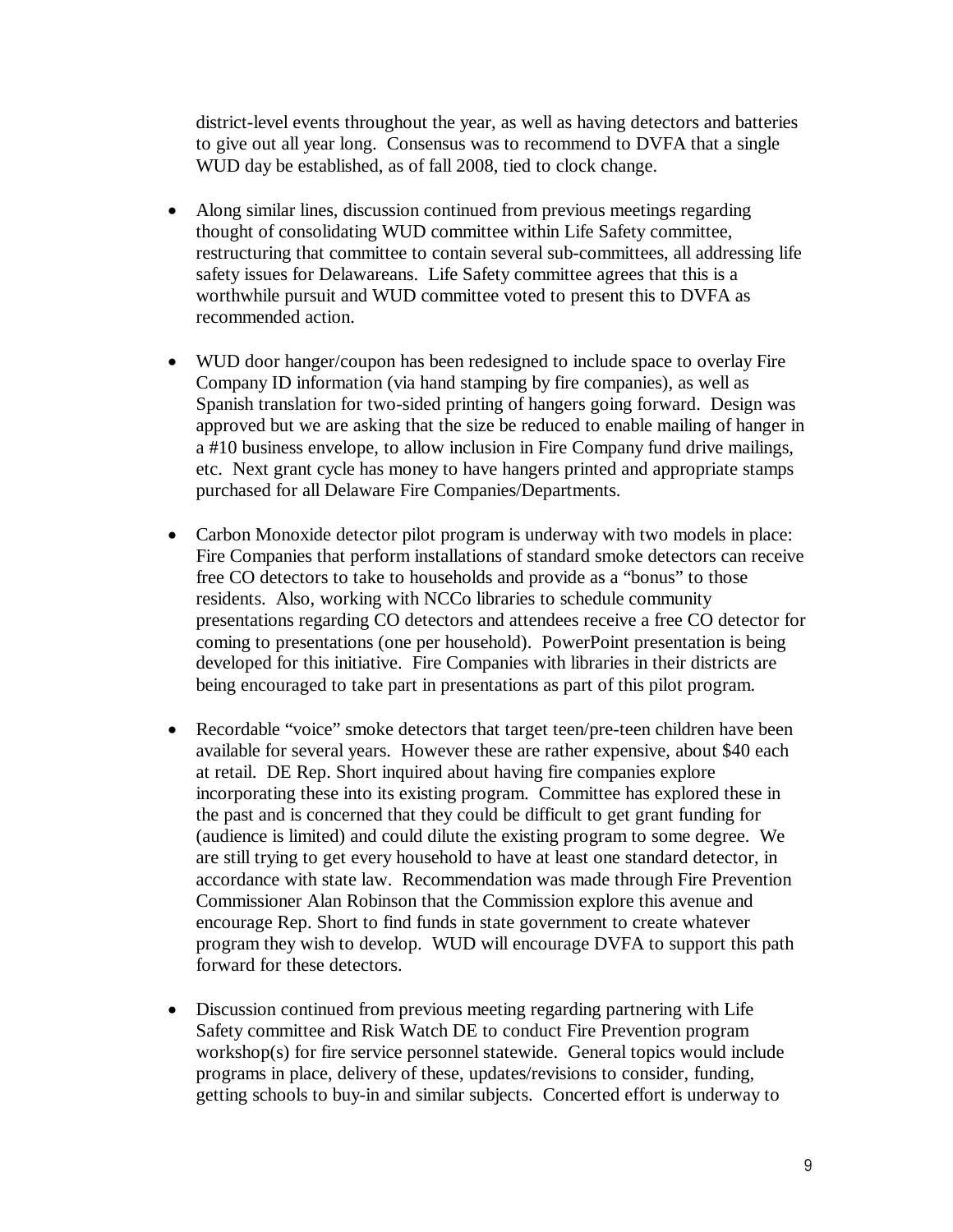identify appropriate person(s) in each DE Fire Company that would attend (Fire Prevention officer, PIO, etc.). The follow-up action would be a statewide workshop(s) designed to bring teachers, school administrators, and parents together to learn more about Fire Prevention programs offered by Delaware Fire Service (think Law/Legislative event).

- Committee members agree that if/when FEMA grant funding expires or is not renewed for WUD, the program should be continued to whatever degree is possible. This may involve seeking private sector funding or government support but the success has been too great for this initiative not to be given every chance to continue.
- During Executive meeting, the committee's report was delivered by Chmn. Mitten, who specifically asked DVFA table officers to review and approve a path forward regarding streamlining WUD to a single day each year, as well as consolidating WUD committee within Life Safety committee, in accordance with recommendations offered by both committees. DVFA table said changing to a single day was WUD committee's call and DVFA officers support whatever committee decides. DVFA officers advised that they would discuss consolidation of WUD and Life Safety committees in more detail.
- 8. Fireman of the Year Carleton Carey Applications are now open and applications must be post marked by June  $30<sup>th</sup>$ . Please bring this back to your companies as every company should have someone to nominate.
- 9. Fire Corp & NVFC- Jim Monihan 5,000 Grant for advertising Fire Corp.
	- President Marvel, I'm pleased to be able to make this report short and at the same time, it probably is the most important and encouraging that I've ever made. For over 50 years, that I know of and probably more, members of the volunteer fire service have talked about a federal tax deduction, not that it would "pay" them for their service, but that it would recognize them for their service.
	- Well we now have a deduction, starting next year on our 2008 Income Tax. It's not a large amount, but it is a start and we will continue to work for increases. At this time we have a deduction of \$360 worth of benefits that we receive. Exactly how this will work isn't known yet, but we will let you know as soon as possible. The deduction is currently for 3 years, and as I said we will continue to work to increase the amount and also to extend the deduction.
	- For heaven's sake, if you've never done it before, please go out of your way to thank our Congressional Delegation for their support.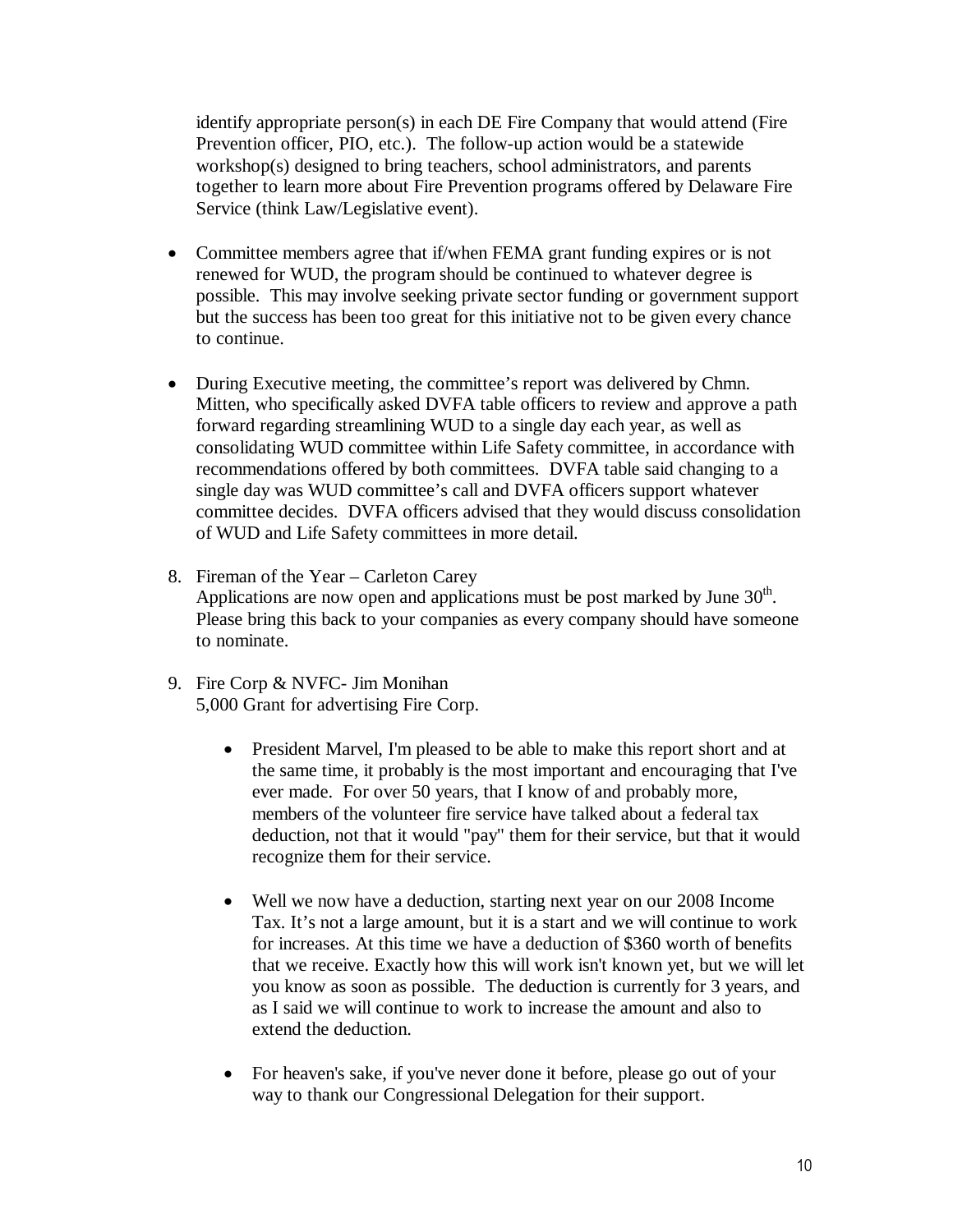- While we are talking about thanks, don't forget VOLUNTEER RESPONDERS' JOB PROTECTION ACT, which has passed the house and is winding its way through the Senate. This Bill originally authored and sponsored by Congressman MIKE CASTLE, on our behalf' will protect your job if you are activated for an emergency for up to 14 days' absence in the same manner as the members of the National Guard. Don't forget SENATOR TOM CARPER is it's sponsoring it in the Senate.
- The Council has received a large Grant from the "Dunk'in Brands" Foundation" to expand the Junior Firefighter program that we founded with the support of Spartan Motors. Allen Metheny is a member of the Steering Committee for this project, so he can report on its progress.
- Many other things are happening, most of which are good, making this both an interesting and exciting time in the fire service. NVFC will be at the FDIC with a large presentation of our HEALTHY HEARTS program and I look forward to seeing you there.
- REMEMBER TO THANK OUR ELECTED OFFICIALS FOR THEIR S UPPORT WHENEVER YOU GET A CHANCE. We can't thank then too much. We, the NVFC thank you for your support, since these things can only happen if you communicate to our officials when we call for HELP.
- Mr. President, I thank you for the opportunity to represent the firefighters of the first state on the Board of the National Volunteer Council. It is a humbling assignment that makes me very proud of our Service.

#### Heath & Safety – Mike Rush

Everyone is urged to get a colonoscopy. Very important for testing! This will be the next major concern among Firefighters. Most do not want to have this done. Don't be embarrassed. Be safe.

### 10. Law & Legislative – Dave Roberts

11 members in attendance today. Sen. Ennis, Title 17, 420 c clearing fire apparatus to clear tolls. EMTB'S are covered under DE & National Line Of Duty death Benefits. Look into efforts in NCC for fee's for ALS might take away from BLS fee's.

### 11. Life Safety – Guy Hudson

Thank you to Vice President Jones for re appointment. Matching funds using 100,000 this year. Looking into adding the whole Fire Prevention packet to website.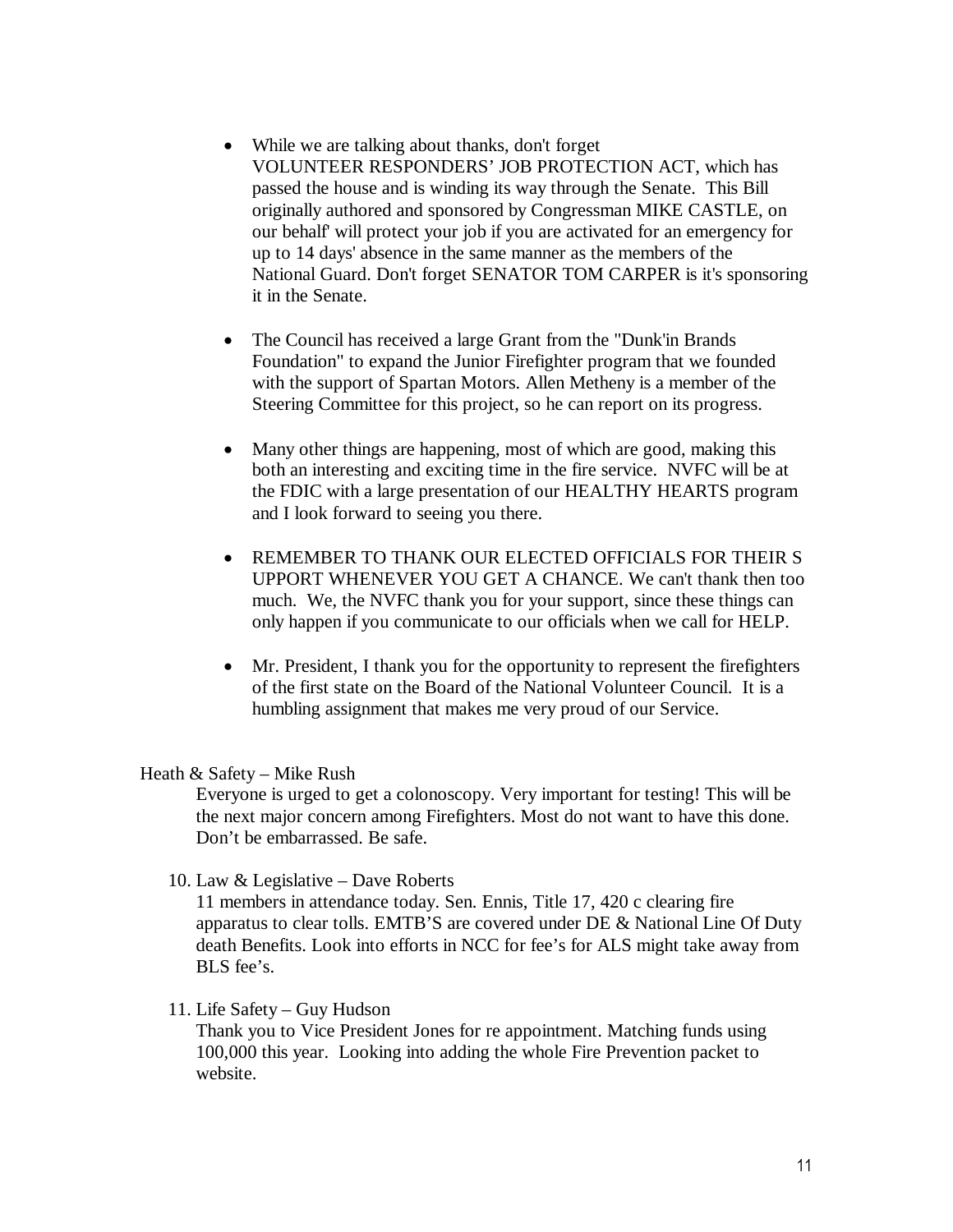- 12. Out of State Coordinators Steve Austin
	- North American Branch of Fire Engineers, First weekend in May. NCC Companies vans will take guests and move them around. Should be about 50 members.
	- Robert Cumberland Past President of the MSFA and the Current Out of State Coordinator. had a medical screening and ended up being rushed into surgery for a 5 way bypass. Make sure you have your Physical every year.
	- Please visit www.respondersafety.com website. Lots of good information.
	- Looking to bring more out of state companies to the parade. We have the trophies, we need more companies. Please ask and re-invite out of state companies to participate in the parade!
- 13. Recruitment & Retention Rick Clark, Sr. Guidelines to split committees. 2 awards will be given at Conference. Also there will be 2 seminars at the conference this year. Wed and Thursday 2-5 Cost will be 20.00 per class.
- 14. Volunteer FD Employee Kevin Wilson

Junior Fire Fighter Programs. Juniors could get involved with efforts to make it more successful. They are offering \$5,000 scholarships. 10 total for college recieptiants, the company will also receive a 5,000 grant to use for Junior program. Visit www.nvfc.org/juniors. Applications are open until May  $15<sup>th</sup>$ . Must be either a Senior in HS or a HS graduate within the past 3 years. You must register Junior members at NVFC.

- 15. Voter Registration Charles Frampton Committees are trained and can register anyone! September 9 is the Democratic Primary.
- 16. DVFA Cruise Admiral Pyle
- 17. State Fire Prevention Commission Chairman Marvin C. Sharp

Marvin Sharp introduced all Commissioners for recognition and so everyone would recognize them.

Marvin C. Sharp, **Chairman**  Bob Ricker, **Vice Chairman**  W. (Bill) Betts, Jr. Douglas S. Murray, Sr. David J. Roberts Alan Robinson, Jr. Kenneth H. McMahon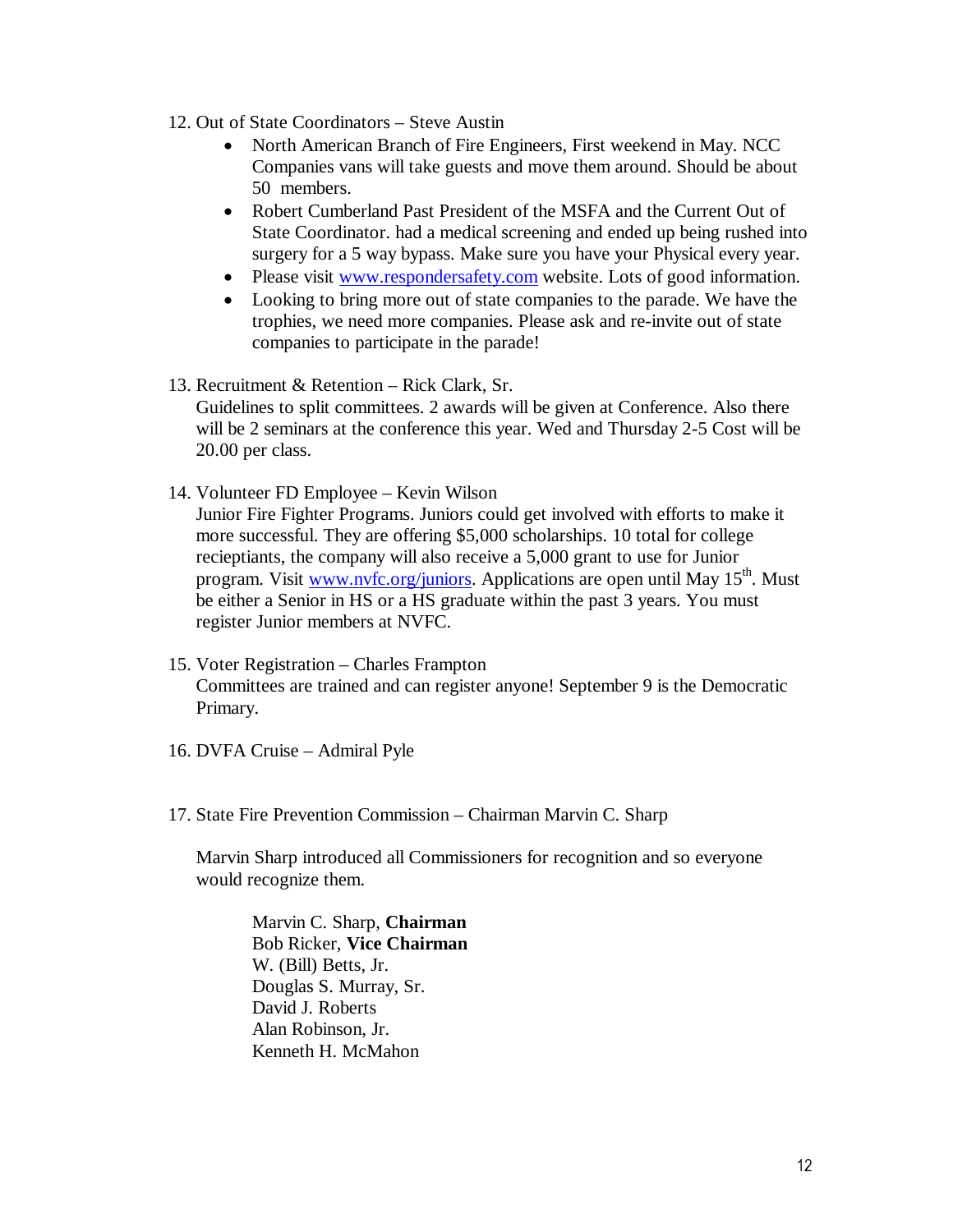18. Recognition of Past Presidents  $-1<sup>st</sup>$  Vice President Jones asked that all DVFA Past Presidents please stand and be recognized.

## Affiliated Organizations/ Agency Representatives

Ladies' Auxiliary: Debbie Marvel, President President Debbie Marvel presented a check to Raymond Stevens in the amount of \$1,500 for the DVFA Scholarship fund. She introduced her officers in attendance. Currently working on the pet oxygen mask project. All DVFA officers are invited to their Meeting on May  $15^{th}$  at Cheswold.

State Fire Chiefs: Charles Snyder, President

Next meeting March 27<sup>th</sup> Felton Fire Co. Station 48, Cocktails 18:00, Dinner 19:00 Meeting 20:00

State Fire Police: John E. Bare, President Looking into Bylaw on handguns and displiniary action.

State Ambulance Association: P.J. Gosch

- Thanked the DSFCA for allowing them to jointly meet in January. The attendance went very well.
- Next DSAA quarterly meeting is Sunday 3-16-08 at the DSFS.
- The following quarterly meeting is scheduled for May  $4<sup>th</sup>$  at 10:am as a teleconference. Its to be broadcasted to New Castle and Sussex Fire School centers.
- We are hopeful that attendance at all 3 sites will continue to improve, as we look at the best solutions to increase attendance. We will also offer a FREE CEU topic.
- We are preparing for the DVFA and DSAA Conference with the speakers, schedules, ECT… We are reminding EMT'S of the deadlines and have been providing updates to the 3 county associations.
- Will provide NAEMT updates at the next quarterly meeting as some changes have been made lately.

| <b>National Volunteer Fire Council:</b>                                   | E. James Monihan, Delegate |
|---------------------------------------------------------------------------|----------------------------|
| <b>State Emergency Response Commission:</b><br>2007 Annual Report is out. | Bruce C. Ennis, Delegate   |
| <b>DVFA Cruise Committee:</b>                                             | Kennard L. Pyle            |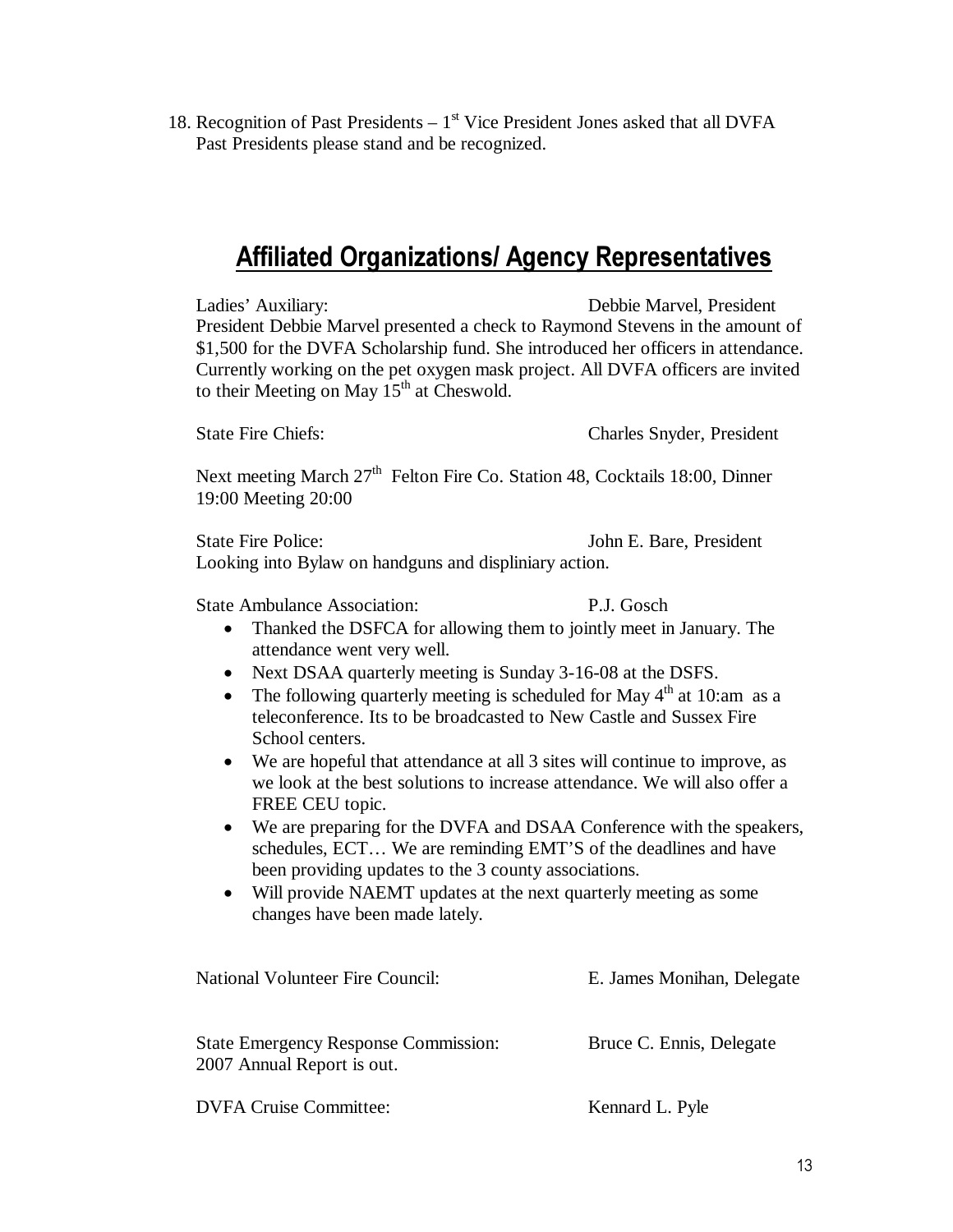Unscientific Survey was held and they are keeping their current travel agent. Next cruise will leave Jan 23rd from NJ.

## **Communications**

The following (9) nine communications were received and are summarized by the Executive Secretary:

- Letter from the Clayton Fire Company to the DVFA Foundation enclosing a check of \$100.00, in the name of Chief Jon Siarnicki, Executive Director of the National Fallen Firefighters Foundation
- Copy of a letter from the NVFC explaining the Heart-Healthy Firefighter Program
- Letter From Representative Hastings, regarding being contacted by Dagsboro Volunteer Fire Department requesting assistance in terms of grant monies
- Newsletter from the Burn Foundation, announcing the untimely passing of Cynthia Rauso, President and CEO
- Copy of a letter from the Delaware State Ambulance Association to the DSFS requesting a listing of the State of Delaware certified EMT'S
- Letter from Governor Ruth Ann Minner enclosing a copy of her State of the State Address as well as a summary of her fiscal year 2009 Recommended Budget
- Media Release from Senator John Still announcing his retirement from the Senate
- Letter from Denis McMahon requesting 2 corrections to the DVFA Events Calendar
- Letter from the Delaware Foundation Reaching Citizens requesting advertising for the 53rd Blue-Gold All-Star Football Game

### *Motion by Jasper Lakey to accept communications and spread upon the minuets, Seconded by Rich Perillo. Motion Carried.*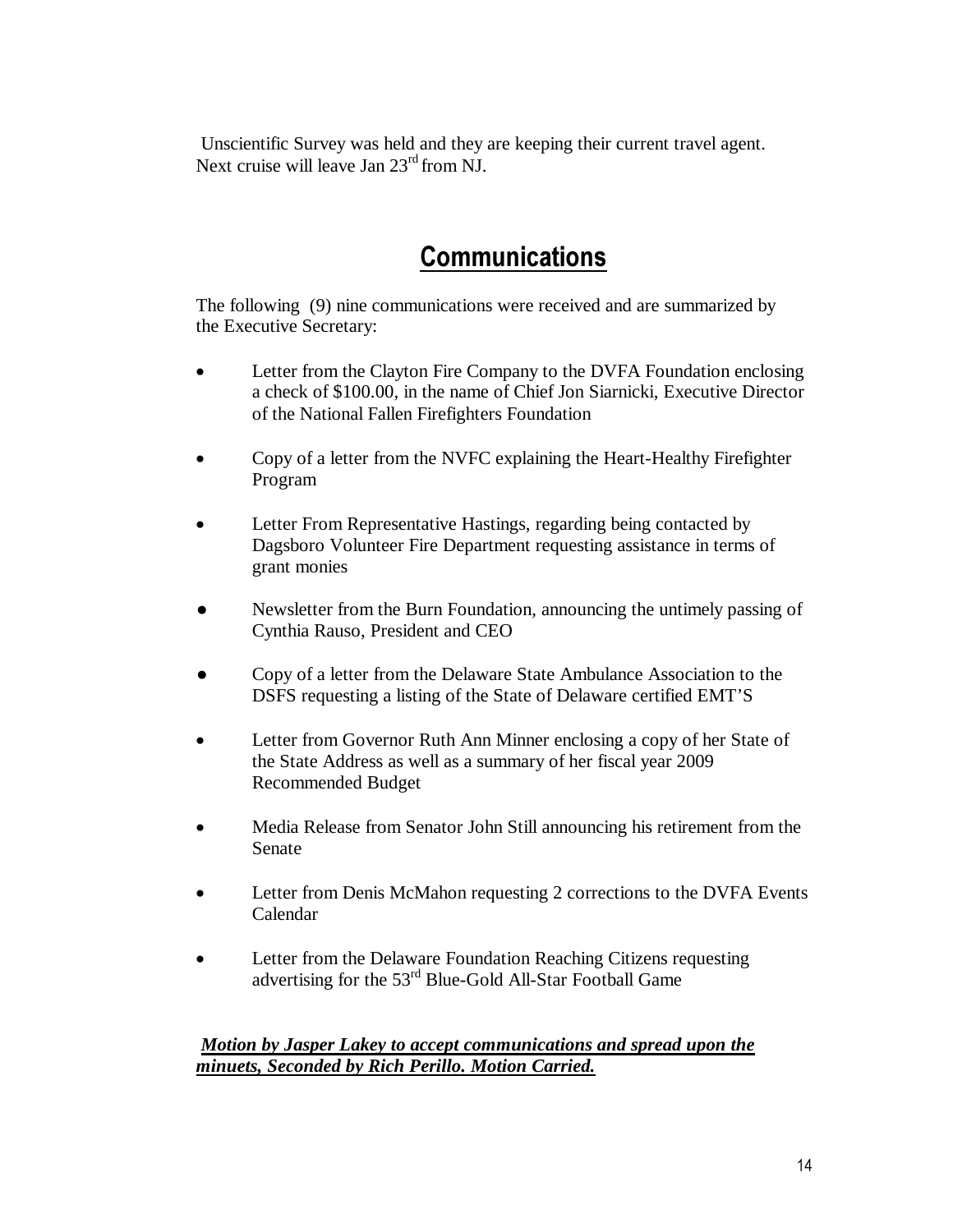# OLD BUSINESS

None Reported

## NEW BUSINESS

Motion by Lou Amabilli to accept the bylaw amendment in above report, seconded by Jasper Lakey, motion carried.

Motion by Jasper Lakey to approve legislative priorities in the form of a motion. Seconded by Dave Snell

Motion by Rich Clark for Recruitment and Retention committee to take an ad out in the blue gold football game. Motion Seconded by Tom D'Alessandro Motion Carried.

Motion by Mayor Carey to look into getting Federal Reimbursement for Mileage off taxes. Seconded by Rich Perillo, Motion Carried

Tom Mitten request exploration of 2 issues present in above report.

## PAYMENT OF BILLS

Treasurer Metheny read bills.

DVFA BILLS TO BE AUTHORIZED ON MARCH 9, 2008 PERIOD DECEMBER 7, 2007 THRU MARCH 7, 2008

PAY TO: AMOUNT AND RESCRIPTION AMOUNT

| <b>CHAMPION TROPHIES</b>         | STATE AWARDS-DEC 07         | $-$1,562.00$ |
|----------------------------------|-----------------------------|--------------|
| <b>CANNON FINANCIAL SERVICES</b> | <b>CONTRACT</b>             | $-$712.29$   |
| <b>WILMINGTON TRUST</b>          | P/R TAXES NOV 07            | $-$2,174.92$ |
| MELISSA KISER                    | P/R 11-26-07 - 12-9-07      | $-$ \$986.30 |
| JAMES L. CUBBAGE, JR.            | P/R NOVEMBER 2007           | $-$3,053.48$ |
| NAT. VOL.FIRE COUN.              | ANNUAL DUES                 | $-$500.00$   |
| <b>GUY HUDSON</b>                | REIMB. FIRE PREVENTION EXP. | $-$ \$52.35  |
| AT & T                           | 800 FIRE LINE               | $-$23.59$    |
| WILMINGTON TRUST CO.             | FEDERAL TAXES - DEC 07      | $-$1,902.66$ |
| DIVISION OF REVENUE              | P/R TAXES - OCT - DEC 07    | $-$ \$782.93 |
| <b>MELISSA KISER</b>             | P/R 12-10-07 - 12-21-07     | $-$ \$961.67 |
| <b>VERIZON</b>                   | <b>OFFICE PHONE</b>         | $-$210.00$   |
| AMERICAN ROD & GUN               | <b>RISK WATCH ITEMS</b>     | $-$4,398.72$ |
| <b>WXCY</b>                      | WAKE UP DELAWARE AD         | $-$1,000.00$ |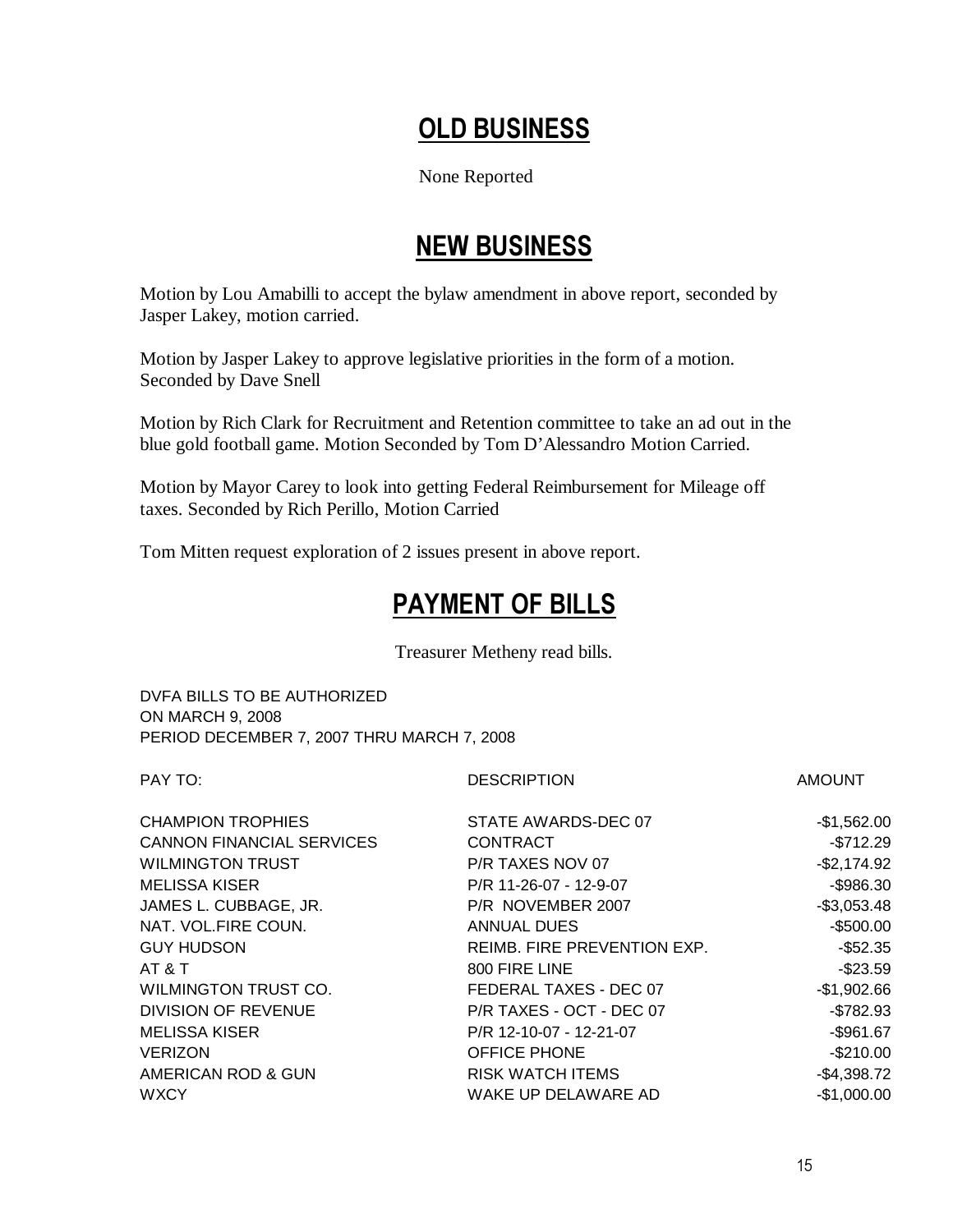| DELMARVA BROADCASTING CO.                    | WUD AD. INV # 6170-1 WYUS              | $-$500.00$   |
|----------------------------------------------|----------------------------------------|--------------|
| <b>DOVER POST</b>                            | <b>ADVERTISING</b>                     | $-$3,593.34$ |
|                                              | AD - FIRE CORP                         | $-$1,435.00$ |
| JAMES L. CUBBAGE, JR.                        | <b>MILEAGE</b>                         | $-$270.60$   |
|                                              | <b>CELL PHONE</b>                      | $-$32.77$    |
|                                              | <b>BLACKBERRY</b>                      | $-$39.56$    |
|                                              | <b>POSTAGE</b>                         | $-$2.65$     |
| <b>MODERN MATURITY CENTER</b>                | LEADERSHIP MEETING DEPOSIT 1-27-08     | $-$500.00$   |
| <b>VERNON INGRAM</b>                         | JAN, FEB, MAR 08 RENT                  | $-$1,275.00$ |
| WILMINGTON TRUST CO. VISA                    | PARKING CARPER MTG.                    | $-$11.00$    |
|                                              | SUPPLIESW - AC MOORE                   | $-$20.98$    |
|                                              | <b>POSTAGE</b>                         | $-$12.35$    |
| <b>COMCAST CABLEVISION</b>                   | JANUARY 08 SERVICE                     | $-$ \$89.00  |
| DAVID L. BONAR                               | SERVICES OCT, NOV, DEC 07              | $-$1,500.00$ |
| <b>MELISSA KISER</b>                         | P/R 12-24-07 - 01-04-08                | $-$ \$956.57 |
| AT&T                                         | 800 FIRE LINE                          | $-$23.04$    |
| <b>CVVFA</b>                                 | AD IN BOOK                             | $-$100.00$   |
| JAMES L. CUBBAGE, JR.                        | P/R DECEMBER 2007                      | $-$3,053.48$ |
| MELLO SMELLO, LLC                            | RISK WATCH FIRE SAFETY HANDOUTS        | $-$ \$870.00 |
| CANNON BUSINESS SOLUTIONS EAST, INC SUPPLIES |                                        | $-$161.60$   |
| <b>DUCK CREEK PRINTING</b>                   | BUS. CARDS - 6 people                  | $-$468.00$   |
| <b>COMCAST CABLEVISION</b>                   | FEBRUARY 08 SERVICE                    | $-$ \$89.00  |
| <b>VERIZON</b>                               | OFFICE PHONE                           | $-$208.18$   |
| <b>KEVIN L. WILSON</b>                       | REIMB. - POSTAGE                       | $-$6.56$     |
| <b>MELISSA KISER</b>                         | P/R - 01-07-08 - 01-18-08              | $-$ \$966.78 |
| WILMINGTON TRUST CO.                         | FEDERAL TAXES - JAN 08                 | $-$1,891.36$ |
| DOVER ELECTRIC SUPPLY                        | 3018 SMOKE DETECTORS - INV. 1101785-01 | -\$10,069.92 |
| <b>JOSTENS</b>                               | RM RING INV. NO. 1                     | $-$451.95$   |
| <b>WILMINGTON TRUST CO. VISA</b>             | <b>BANK CHARGE</b>                     | $-$40.00$    |
|                                              | <b>SUPPLIES</b>                        | $-$165.49$   |
| <b>DVFA FOUNDATION</b>                       | HONORIUMS- CADE/SEE                    | $-$500.00$   |
| JAMES L. CUBBAGE, JR.                        | <b>MILEAGE</b>                         | $-$ \$386.32 |
|                                              | <b>CELL PHONE</b>                      | $-$32.98$    |
|                                              | <b>BLACKBERRY</b>                      | $-$39.56$    |
|                                              | <b>POSTAGE</b>                         | $-$1.38$     |
|                                              | SUPPLIES-OFFICE                        | $-$10.78$    |
| <b>DJM CUSTODIAL SERVICES</b>                | OFFICE CLEANING -JAN - MAR 08          | $-$300.00$   |
| ROGERS SIGNS                                 | INV. 23541 LEADERSHIP SIGNS            | $-$160.00$   |
| <b>POSTMASTER</b>                            | 12 MO. BOX RENT - DOVER                | $-$92.00$    |
| <b>STATE OF DELAWARE</b>                     | NOTARY-MELISSA                         | $-$53.00$    |
| <b>MELISSA KISER</b>                         | $P/R - 01-21-08 - 02-01-08$            | $-$991.40$   |
| JAMES L. CUBBAGE, JR.                        | P/R JANUARY 2008                       | $-$3,057.48$ |
| AT&T                                         | 800 FIRE LINE                          | $-$23.04$    |
| <b>KENNETH MCMAHON</b>                       | MTG. EXPENSES                          | $-$ \$890.40 |
| <b>MODERN MATURITY CENTER</b>                | LEADERSHIP MEETING BAL DUE 1-27-08     | $-$3,474.00$ |
| <b>VERIZON</b>                               | <b>OFFICE PHONE</b>                    | $-$212.75$   |
| <b>TRI-STATE BATTERY</b>                     | BATTERIES FOR SMOKE DETECTORS          | $-$1,545.00$ |
| <b>GEIGER</b>                                | INV. NOS. 1483382/1487344 - RISK WATCH | $-$2,353.47$ |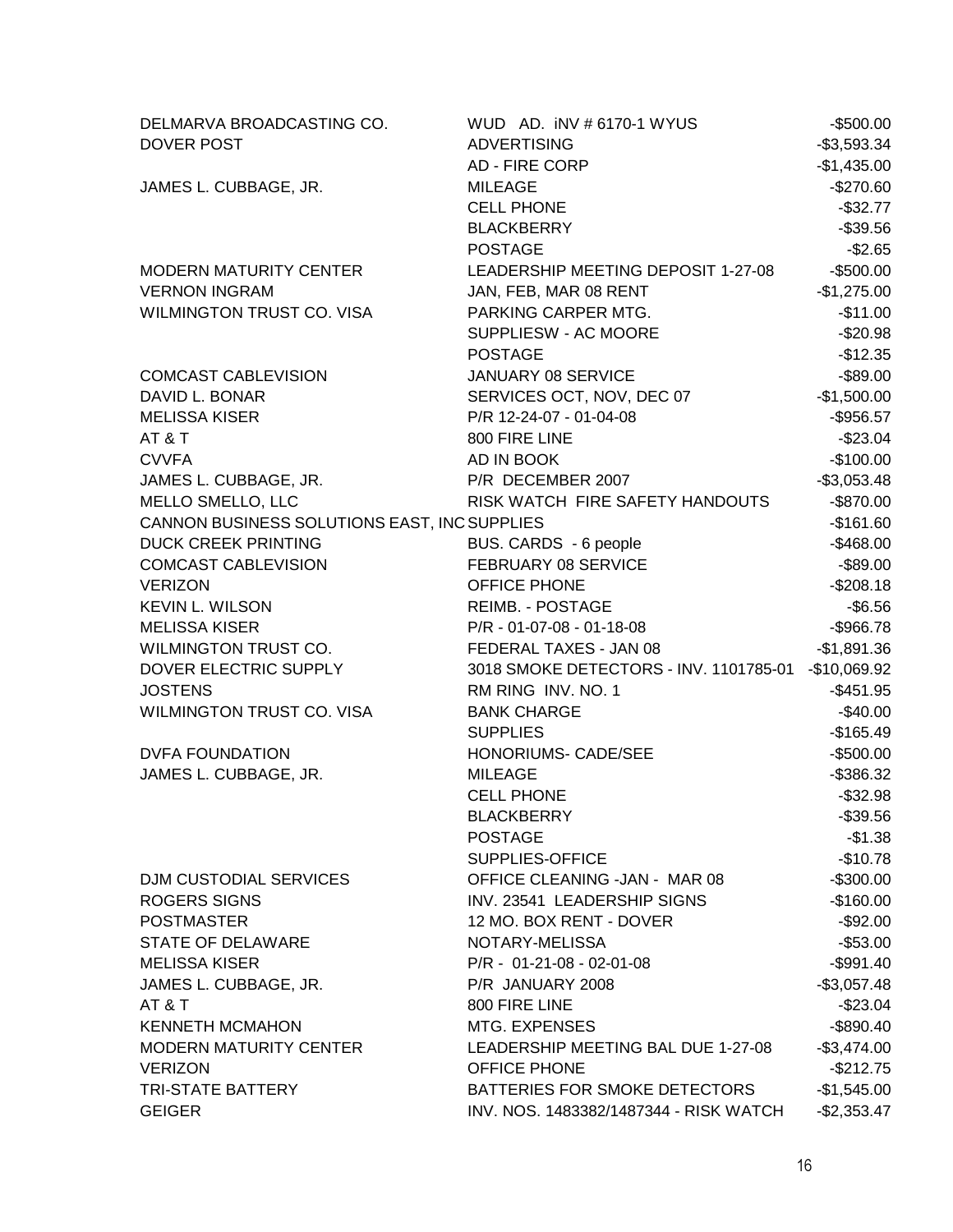| <b>MELISSA KISER</b>             | $P/R - 02 - 21 - 08 - 02 - 01 - 08$ | $-$ \$986.30 |
|----------------------------------|-------------------------------------|--------------|
| <b>COMCAST CABLEVISION</b>       | MARCH 08 SERVICE                    | $-$ \$89.00  |
| <b>DUCK CREEK PRINTING</b>       | INVOICES 80143/80051                | $-$ \$879.21 |
| <b>WILMINGTON TRUST CO. VISA</b> | RM FDIC                             | $-$447.00$   |
|                                  | <b>SUPPLIES</b>                     | $-$ \$632.10 |
|                                  | JAM-POSTAGE/FRAN. TAX               | $-$ \$82.10  |
| CHILD SAFETY SOLUTIONS, INC      | RISK WATCH-MATERIALS INV. 5126      | $-$5,445.00$ |
| <b>NFPA</b>                      | <b>RISK WATCH MATERIAL</b>          | $-$4,131.00$ |
| KIMBERLY O'MALLEY                | <b>REIMB. RISK WATCH PURCHASES</b>  | $-$ \$604.68 |
| <b>RON MARVEL</b>                | PARKING-WASHINGTON                  | $-$ \$23.00  |
| <b>MELISSA KISER</b>             | $P/R - 02 - 18 - 08 - 02 - 29 - 08$ | $-$ \$986.30 |

TOTAL BILLS - 2008 - 2019 - 2019 - 2019 - 2019 - 2019 - 2019 - 2019 - 2019 - 2019 - 2019 - 2019 - 2019 - 2019 - 2019 - 2019 - 2019 - 2019 - 2019 - 2019 - 2019 - 2019 - 2019 - 2019 - 2019 - 2019 - 2019 - 2019 - 2019 - 2019

Motion by Tom D'Alessandro to pay the bills, Seconded by Rich Perillo, Motion Carried.

# GOOD OF THE ASSOCIATION

- Chiefs and Presidents meeting, working on a follow up and this was something good that has been needed for a long time!. Thanks Warren for making this finally happen.
- Tom Mitten brought up NCCFA Fire service day at the Blue Rocks Sat June 14<sup>th</sup>. 6:00 pm first pitch, Activities will start around noon. This is for every one of all ages. Picnic and Party will take place.
- TWO dollars of every ticket will be added for the Fire Fighters Relief fund.
- New Addition of Fire Service news is out.
- Carolyn Calhoun announced Chuck Snyder needs pictures of all officers that are not on the web page and Chuck Snyder will be taking pictures after the meeting.
- Jasper Lakey wanted to Congratulate Jim Cubbage for fireman of the year award.